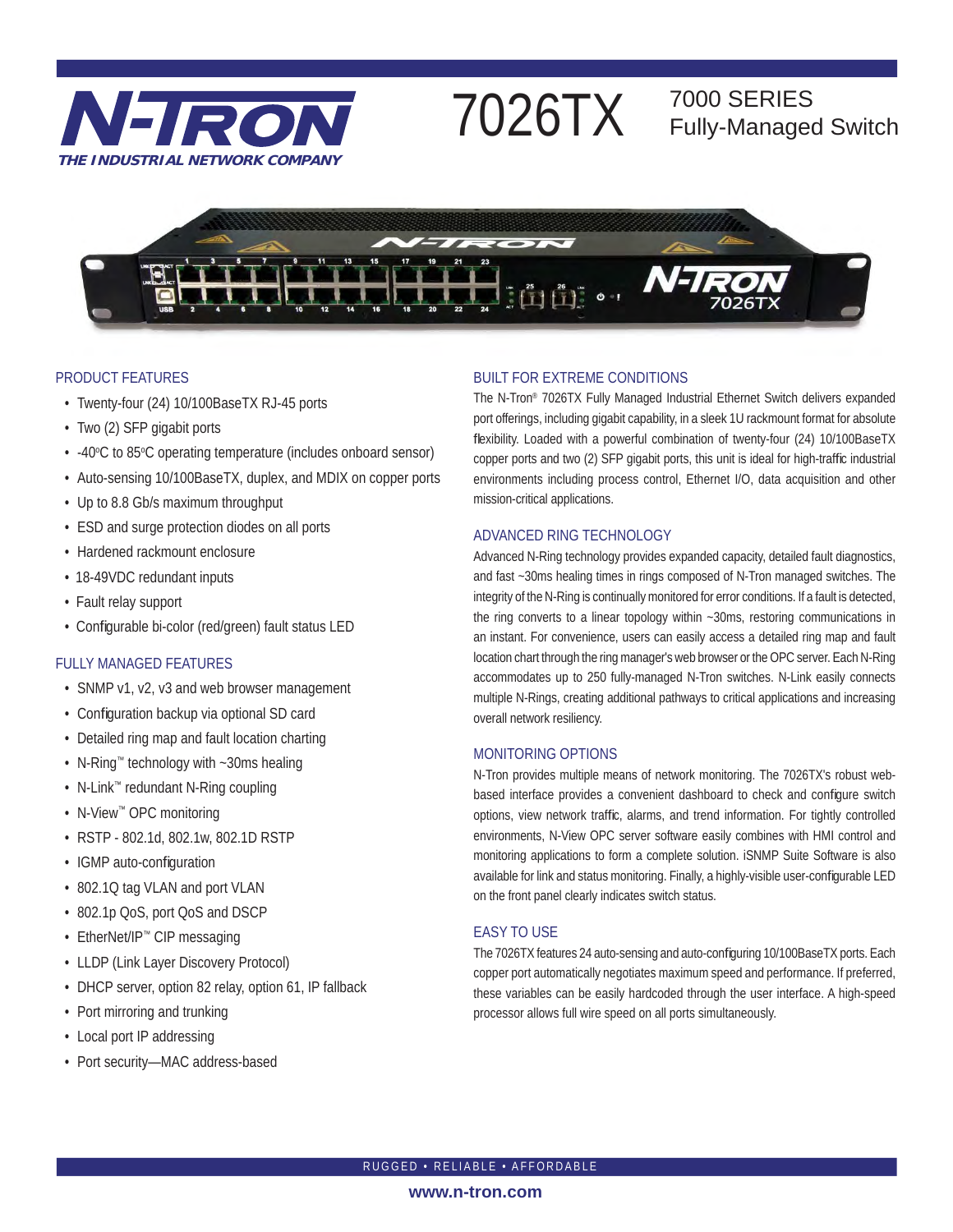## 7026TX

## SPECIFICATIONS

Switch Properties

Number of MAC Addresses: 8000 Aging Time: Configurable Latency (typical): 2.6 μs Switching Method: Store-and-Forward

## Case Dimensions

Height: 1.8" (4.6 cm) Width: 16.1" (40.9 cm) Depth: 5.4" (13.7 cm) Weight (maximum): 4.0 lbs (2.1 kg) Rackmount: 1U

## **Electrical**

Dual Redundant Power Inputs: 18-49VDC (regulated) Input Current (max): 605mA@24VDC BTU/hr: 49.6@24VDC N-TRON Power Supply: NTPS-24-1.3 (1.3A@24V)

## Environmental

Operating Temperature: -40°C to 85°C Storage Temperature: -40°C to 85°C Operating Humidity: 5% to 95% (non condensing) Operating Altitude: 0 to 10,000 ft.

**Reliability** MTBF: >1 million hours

Network Media 10BaseT: ≥Cat3 cable 100BaseTX: ≥Cat5 cable 1000BaseT: ≥Cat5e cable

### **Connectors**

10/100BaseTX: Twenty-four (24) RJ-45 copper ports 1000BaseT: Up to two (2) RJ-45 gigabit copper ports 1000BaseSX: Up to two (2) LC duplex gigabit fiber ports

## Recommended Wiring Clearance Front: 2" (5.1 cm)

Side: 1" (2.6 cm)

## SFP Gigabit Fiber Transceiver Characteristics

| Fiber Length              | 550m for 50/125um<br>275m @62.5/125µm* | $10km**$         | 40km**            | 80km**           |
|---------------------------|----------------------------------------|------------------|-------------------|------------------|
| <b>TX Power Min</b>       | $-9.5d$ Bm                             | $-9.5$ d $Bm$    | $-2d$ Bm          | 0dBm             |
| <b>RX Sensitivity Max</b> | $-17$ d $Bm$                           | $-20$ d $Bm$     | $-22$ d $Bm$      | $-24$ d $Bm$     |
| Wavelength                | 850nm                                  | 1310nm           | 1310nm            | 1550nm           |
| <b>Assumed Fiber Loss</b> | $-3.5$ to 3.75 dB/km                   | $-0.45$ d $B/km$ | $-0.35$ d $B$ /km | $-0.25$ d $B/km$ |

\* SX Fiber Optic Cable \*\* LX Fiber Optic Cable

## **Regulatory Certifications**

- EMI: ANSI C63.4; FCC CFR Title 47, Part 15, Subpart B Class A; ICES-003 – Class A
- EMC: EN 61000-3-2/3 (Emissions), EN 55022 (Emissions), EN 55024 (Immunity), EN61000-4-2 (ESD), EN61000-4-3 (RS), EN61000-4-4 (EFT), EN61000-4-5 (Surge), EN61000-4-6 (RF), EN61000-4-8 (PFMF), EN61000-4-11 (VDI)
- GOST-R certified



Further information regarding this product's regulatory conformity can be found on the N-Tron website at www.n-tron.com/tech\_docs.php

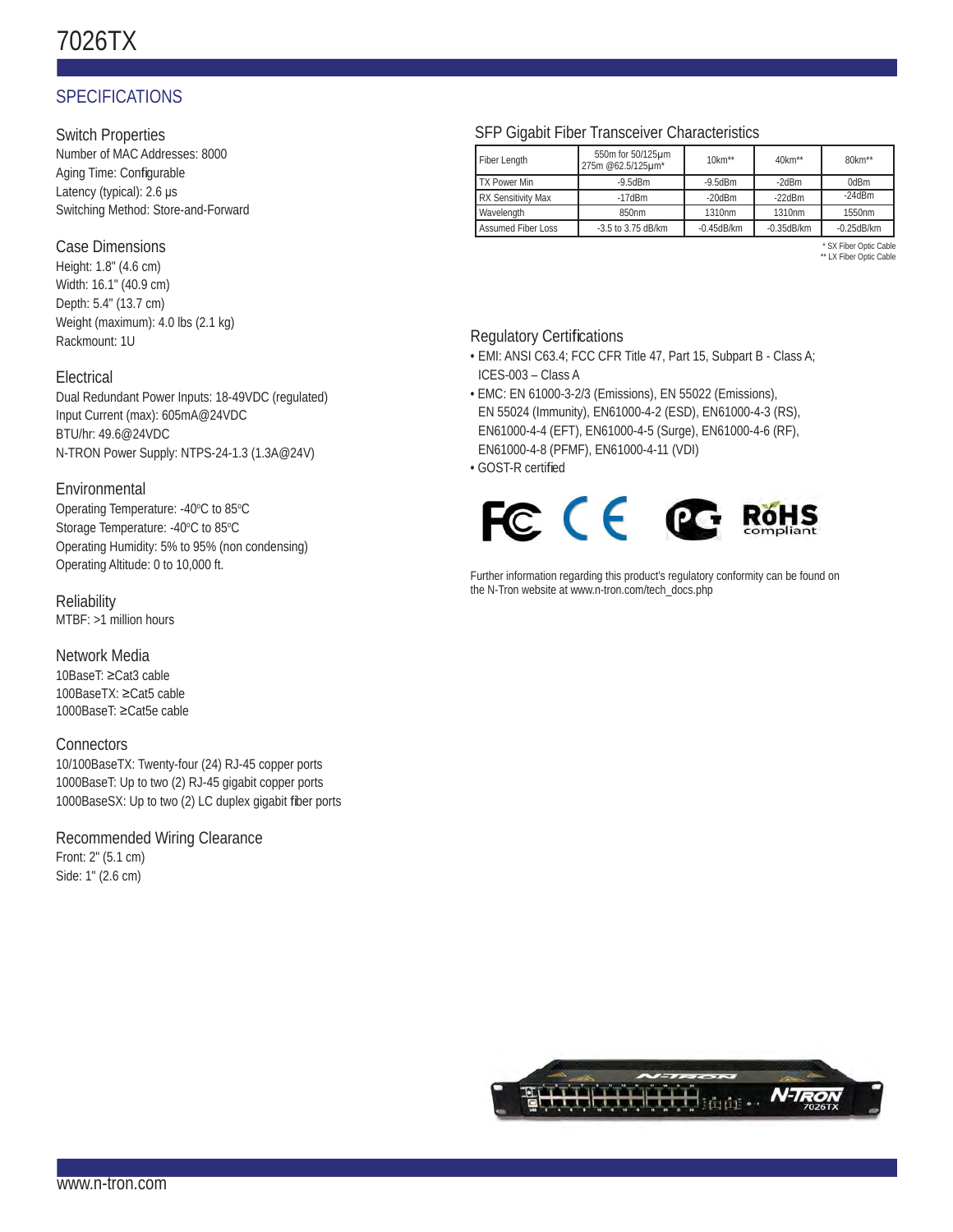7026TX